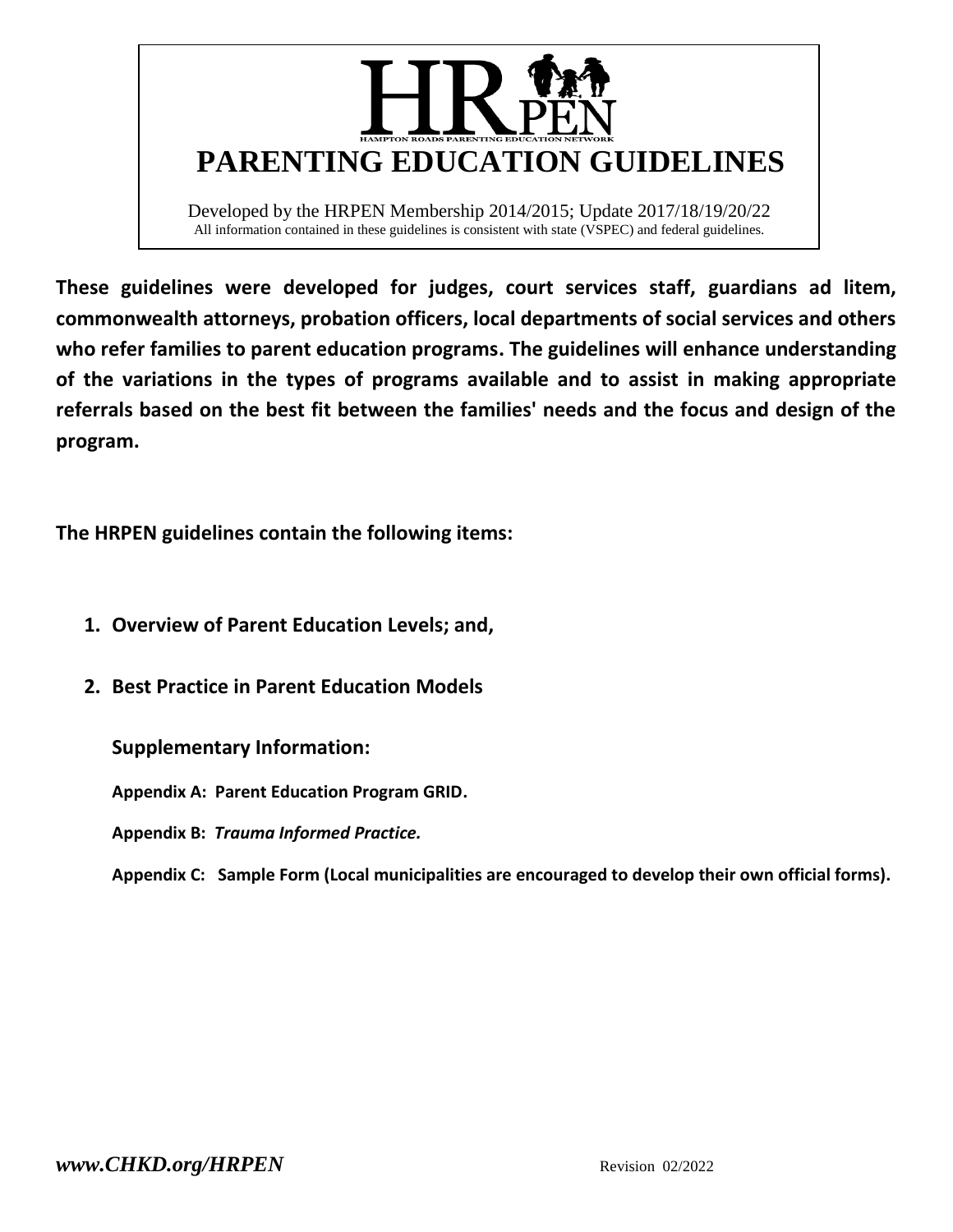# **Parent Education Levels**

**It is important that parents and guardians are referred to programs at the level of prevention that will best address their needs and have the highest likelihood of long term impact in the reduction of attitudes and behaviors that are consistent with child abuse and neglect.** 

**Parenting education** designed to enhance the well-being of children and families, and prevent the occurrence of child abuse and neglect falls in to three main categories. Each category is designed to respond to the specific needs of the population it serves.

#### **Primary prevention (Psycho-educational)**

Programs at this level are for parents seeking to improve their parenting skills and knowledge. Such programs are usually short in length, voluntary, and are available to the general population and offered in community settings (e.g. libraries, schools, community centers) or virtually. Participants can attend a series of classes, or selectively choose classes that meet their specific needs. Primary prevention is suitable for families who want to improve or enhance their parenting skills; pre-parent adults and teens; and professionals who want to improve or update their parenting knowledge and skills. This type of education is often referred to as universal.

#### **Secondary prevention (Intervention)**

Programs at this level are for families that are at **mild, moderate,** or **high-risk** for child abuse and/or neglect. Families across demographics may experience a variety of life stressors that impede or impact family functioning. The goal of secondary prevention (intervention) programs is to stop deterioration and enhance function and stability. Families participating at this level include but are not limited to: teen parent families; families exhibiting moderate levels of mental health disorders; single parent families; families experiencing unemployment, poverty, low levels of education, intellectual or emotional challenges that would put the child at-risk for neglect; parents with children who have special needs or health challenges; parents with substance abuse issues; or parents with cultural parenting habits and customs that may conflict with child abuse and neglect statutes. Programs may be offered in person or virtually.

#### **Tertiary prevention (Non-Clinical Treatment)**

Programs offered at this level are for families with significant needs and high risk for recurrence of abuse or neglect. Child Protective Services (CPS) and/or the courts should refer families to parenting programs that treat and prevent the **recurrence** of child maltreatment through group-based, home-based or combination groupbased/home-based approaches. Programs must be comprehensive in scope, family based by design and **long term in duration**. Best practice in tertiary prevention/treatment programs include: assessment of parenting ability through **pre/post/process measures/tools/inventories**; address knowledge/skill and attitudes regarding parent child interaction; and provide practitioners the opportunity to **observe and support positive parent child interactions**. These programs are often in-person, but can be offered virtually with modifications that retain fidelity.

Note: Mental health and substance abuse treatment may be indicated in conjunction with parenting education. **Clinical treatment** is provided by **licensed professionals** prior to or in conjunction with parent education in order to increase effectiveness and positive outcomes.

HRPEN members who provide individual or family therapy (clinical services) are identified on the HRPEN website @ [www.CHKD.org/HRPEN](http://www.chkd.org/HRPEN)

There may be fees associated with some programs or classes. Member agencies can be contacted directly for information on costs.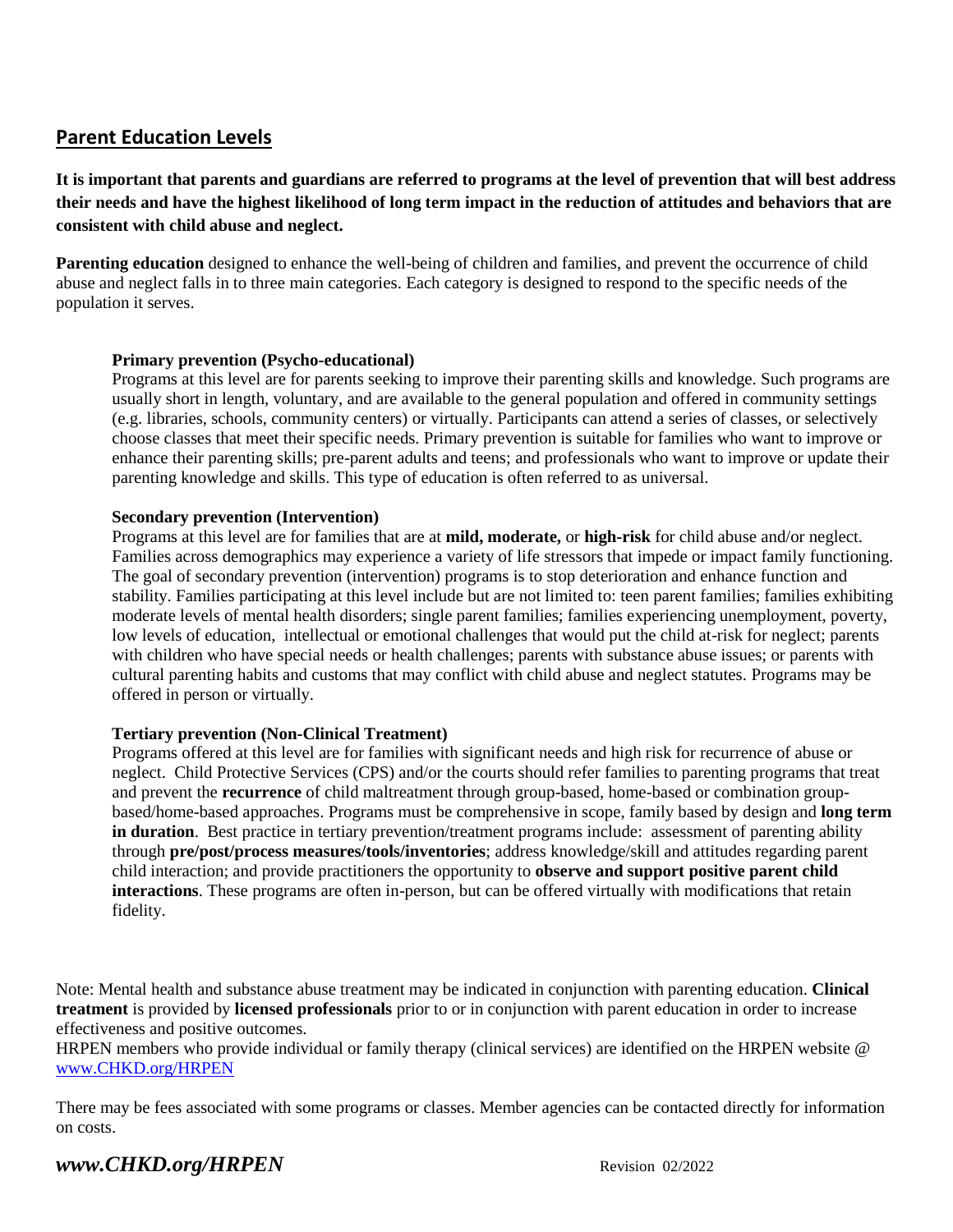# Best Practice

*All Members of HRPEN (Hampton Roads Parenting Education Network) strive to provide best practice methods of delivery to enhance parenting competence.* 

**B**e**st practice** is a method or technique that has consistently shown results superior to those achieved with other means, and that is used as a benchmark. It is a practice that can be evidence informed, in addition to evidence based, incorporates practice wisdom from the field and clinical experience, and is consistent with family/client values.

### Use of Evidence Based and Evidence Informed Models in Parent Education

When considering referrals to parenting classes, practitioners and judges should consider the level of intervention needed **and** the validity of the program being offered. Research indicates that using an *evidence based* model for parent education increases the likelihood of increasing parental competence*.* When using evidence based programs, providers need to adhere to the structure and content of the model in order to maintain fidelity.

*Evidenced informed* models can also be appropriate in tertiary programs that rely on a combination of researchbased, evidence informed, trauma-focused treatments, and are adaptable for individual parent needs. (See Appendix B for information on Trauma Informed Care)

Programs that have demonstrated effectiveness in treating and preventing the reoccurrence of child maltreatment are recommended for secondary (intervention) and tertiary (treatment). Websites for The California Evidence Based Clearinghouse for Child Welfare (CEBC); The Office of Juvenile Justice and Delinquency Prevention (OJDP) Model Programs; and Blueprints for Healthy Youth Development include information and levels of recognition for established, effective behavioral health and parent education programs that have been proven effective.

The Parenting Grid (Appendix A) provides information on parenting education programs being offered to the Hampton Roads community, and the level of parenting education being provided by the program (Primary, Secondary, and Tertiary). This grid is not inclusive of all programs being offered by HRPEN associated agencies. For more information on education, support, and information available in your community visit [www.chkd.org/hrpen.](http://www.chkd.org/hrpen)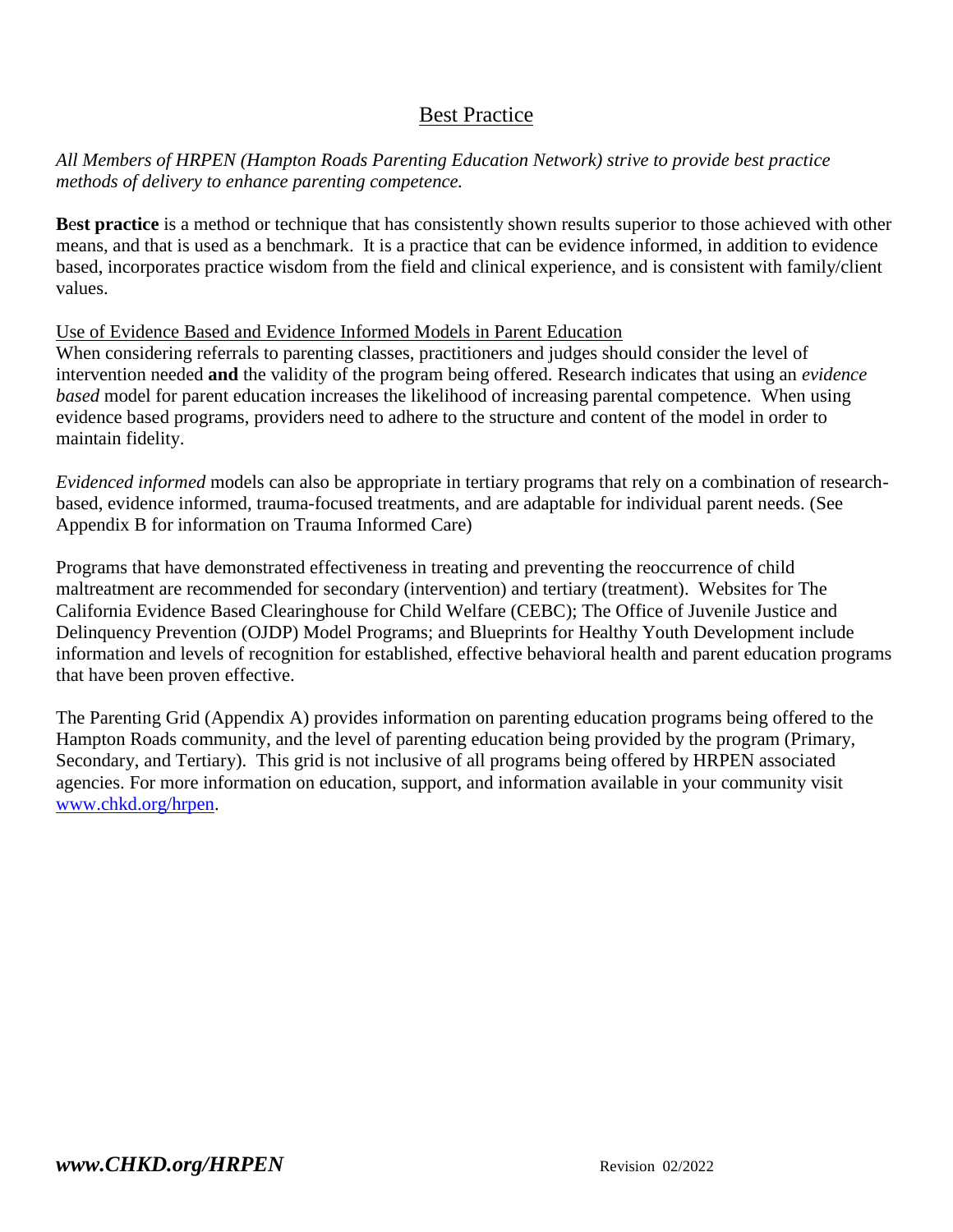These programs are periodically updated on the HRPEN website.

| <b>Name of</b>     | Name of<br><b>Class/Program</b>            |                         | Level of<br><b>Prevention</b> |                   |
|--------------------|--------------------------------------------|-------------------------|-------------------------------|-------------------|
| organization       |                                            | <b>Primary</b>          | <b>Secondary</b>              | <b>Tertiary</b>   |
|                    |                                            | <b>Prevention</b>       | <b>Prevention</b>             | <b>Prevention</b> |
|                    | The class focuses on                       | (Psycho-                | (Intervention)                | (Non-Clinical     |
|                    | parents of children in                     | educational)            |                               | Treatment)        |
|                    | () age group.                              |                         |                               |                   |
|                    |                                            |                         |                               |                   |
| <b>Bon Secours</b> | $1,2,3$ magic                              | X                       |                               |                   |
| $(757)886 - 6511$  | $(Ages 2-12)$<br><b>Surviving Your</b>     | $\mathbf X$             | X                             |                   |
|                    | Adolescents (parents of                    |                         |                               |                   |
|                    | teens)                                     |                         |                               |                   |
|                    | <b>Active Parenting</b>                    | $\mathbf X$             | $\mathbf X$                   |                   |
|                    | (All Ages)                                 |                         |                               |                   |
|                    | <b>Building Personal Power</b>             | $\mathbf X$             |                               |                   |
|                    | in Teens (teens)<br>Co-parenting           | $\overline{\mathbf{X}}$ |                               |                   |
|                    | (All Ages)                                 |                         |                               |                   |
|                    | <b>Stewards of Children</b>                | $\mathbf X$             |                               |                   |
|                    | (Darkness to Light)                        |                         |                               |                   |
|                    | (All Ages)                                 |                         |                               |                   |
|                    | <b>Nurturing Series</b>                    | $\overline{\mathbf{X}}$ | $\mathbf X$                   |                   |
|                    | (Ages 0-4, 5-11, Special<br>Needs)         |                         |                               |                   |
|                    | Parent's Raising Safe Kids                 | $\mathbf X$             | X                             |                   |
|                    | $(Ages 0-8)$                               |                         |                               |                   |
|                    | <b>Strengthening Families</b>              | $\overline{\mathbf{X}}$ | $\overline{X}$                | $\mathbf X$       |
|                    | (All Ages)                                 |                         |                               |                   |
|                    | <b>Enhancing Step Families</b>             | $\mathbf X$             |                               |                   |
|                    | (All Ages)<br>The Incredible Years $(0-8)$ | $\mathbf X$             | $\mathbf X$                   |                   |
|                    |                                            |                         |                               |                   |
| <b>Catholic</b>    | Parent Support                             | $\mathbf X$             | X                             |                   |
| <b>Charities</b>   | (All Ages)                                 |                         |                               |                   |
| $(757)467 - 7707$  |                                            |                         |                               |                   |
| $(757)456 - 2366$  |                                            |                         |                               |                   |
|                    | Pregnancy Support<br>(All Ages)            | $\overline{X}$          | $\overline{X}$                |                   |
|                    | Teen Anger                                 | $\overline{X}$          | $\overline{X}$                |                   |
|                    | Management(13-18)                          |                         |                               |                   |
|                    | Case Management                            |                         | $\mathbf X$                   | $\mathbf X$       |
|                    | <b>Economic Mobility</b>                   | $\mathbf X$             | $\overline{X}$                |                   |
|                    | Programs                                   |                         |                               |                   |
|                    | Adoption                                   | $\overline{X}$          | $\overline{X}$                | $\overline{X}$    |
|                    |                                            |                         |                               |                   |
|                    |                                            |                         |                               |                   |
|                    |                                            |                         |                               |                   |
|                    |                                            |                         |                               |                   |

# *Appendix A: Hampton Road Parenting GRID*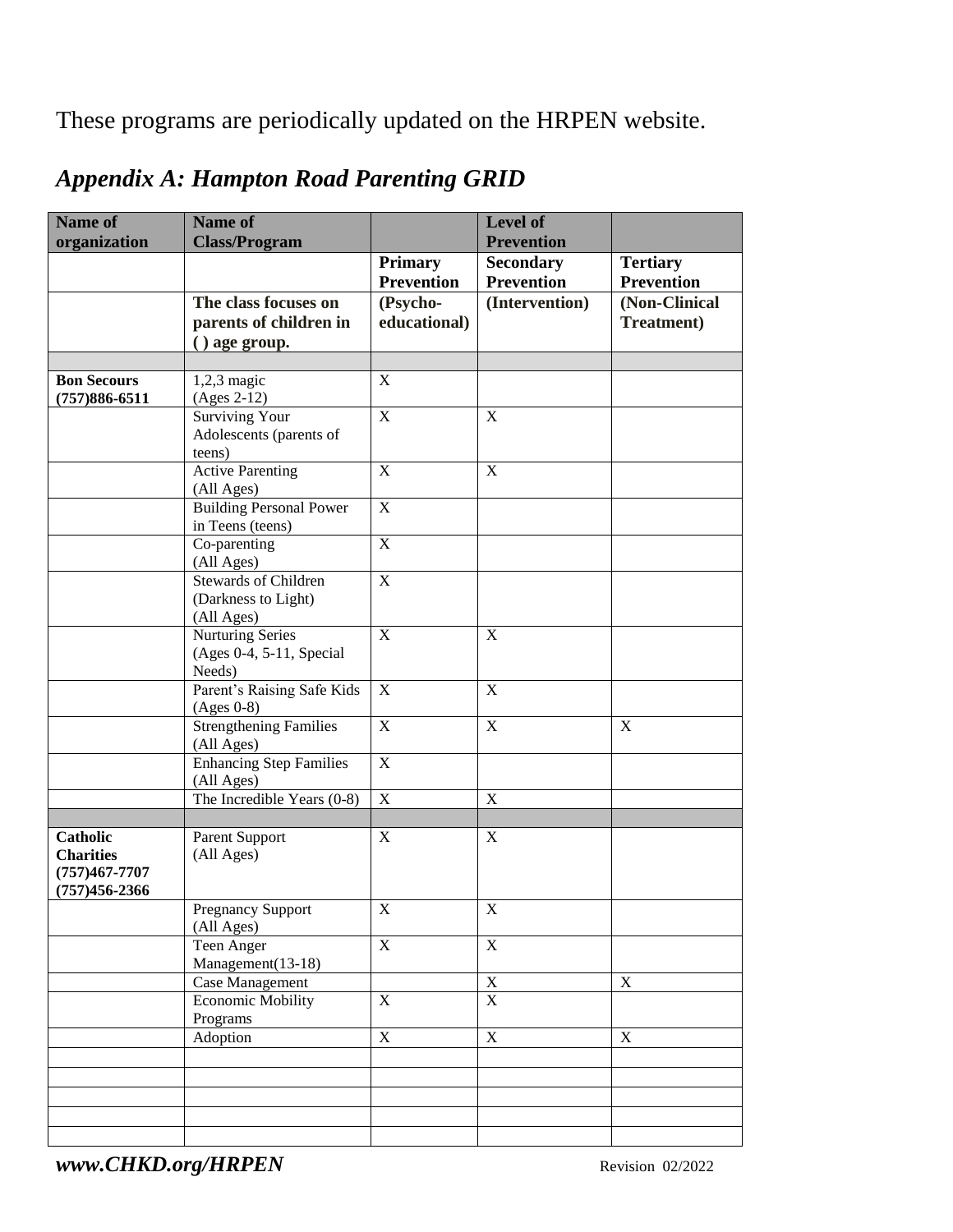|                                                                                                                           |                                                                                                                                                                                           | Primary                   | Secondary                  | Tertiary    |
|---------------------------------------------------------------------------------------------------------------------------|-------------------------------------------------------------------------------------------------------------------------------------------------------------------------------------------|---------------------------|----------------------------|-------------|
| <b>Chesapeake</b><br><b>Division of</b><br><b>Community</b><br><b>Programs</b><br>$(757)$ 382-2243                        | <b>Stewards of Children</b><br>Darkness to Light (All<br>Ages)                                                                                                                            | X                         |                            |             |
|                                                                                                                           | Co-parenting (All Ages)                                                                                                                                                                   | $\boldsymbol{\mathrm{X}}$ |                            |             |
|                                                                                                                           | Life Skills (Teens)                                                                                                                                                                       | $\mathbf X$               |                            |             |
|                                                                                                                           |                                                                                                                                                                                           |                           |                            |             |
| Chesapeake<br>Division of<br><b>Community</b><br><b>Programs</b><br>$(757)$ 382-2243                                      | Teen Fatherhood Program<br>(Teens)                                                                                                                                                        | X                         | X                          |             |
|                                                                                                                           | Virginia Teens and the<br>Law (Teens)                                                                                                                                                     | X                         |                            |             |
|                                                                                                                           |                                                                                                                                                                                           |                           |                            |             |
| Chesapeake<br><b>Public Schools</b><br><b>Office of Family</b><br>and Community<br><b>Engagement</b><br>$(757)482 - 5923$ | Family Webinars<br>(All Ages)<br>Educational resources,<br>Consultations and<br>Advocacy CPS children<br>and families.                                                                    | X                         |                            |             |
| Chesapeake<br><b>Health Dept.</b><br>$(757)382 - 8697$<br>$(757)382 - 8652$                                               | <b>Baby Care Program</b>                                                                                                                                                                  | X                         |                            |             |
| <b>Child</b>                                                                                                              | 24/7 Dads                                                                                                                                                                                 | X                         |                            |             |
| <b>Development</b><br><b>Resources</b><br>(757)566-TOTS                                                                   |                                                                                                                                                                                           |                           |                            |             |
|                                                                                                                           | <b>Fatherhood Services</b>                                                                                                                                                                | X                         | $\mathbf X$                |             |
|                                                                                                                           | Parents as Teachers                                                                                                                                                                       | $\mathbf X$               | $\mathbf X$                | $\mathbf X$ |
|                                                                                                                           |                                                                                                                                                                                           |                           |                            |             |
| <b>CHKD</b><br>$(757)668-9304$                                                                                            | <b>Community Connections</b><br>Workshops and Webinars<br>(All Ages)                                                                                                                      | $\mathbf X$               |                            |             |
| <b>CHKD Care-</b><br><b>Connection</b><br>$(757)668 - 7132$                                                               | Case-management for<br>special needs (0-18)                                                                                                                                               | X                         |                            |             |
|                                                                                                                           |                                                                                                                                                                                           |                           |                            |             |
| <b>Compass Youth</b><br>and Family<br><b>Services</b><br>$(757)644-6391$<br>(757) 622-2011 FAX                            | Homebased Behavioral<br>Analysis                                                                                                                                                          |                           | X                          | X           |
|                                                                                                                           | <b>Intensive In-Home Mental</b><br>Health and skill building                                                                                                                              |                           | $\mathbf X$                | $\mathbf X$ |
|                                                                                                                           | Crisis Intervention,<br>therapeutic day treatment,<br>monitoring, outpatient<br>therapy, testing, care<br>coordination, alternative<br>residential treatment.<br><b>Parenting Support</b> | $\mathbf X$               | $\mathbf X$<br>$\mathbf X$ | $\mathbf X$ |
|                                                                                                                           | Services                                                                                                                                                                                  |                           |                            |             |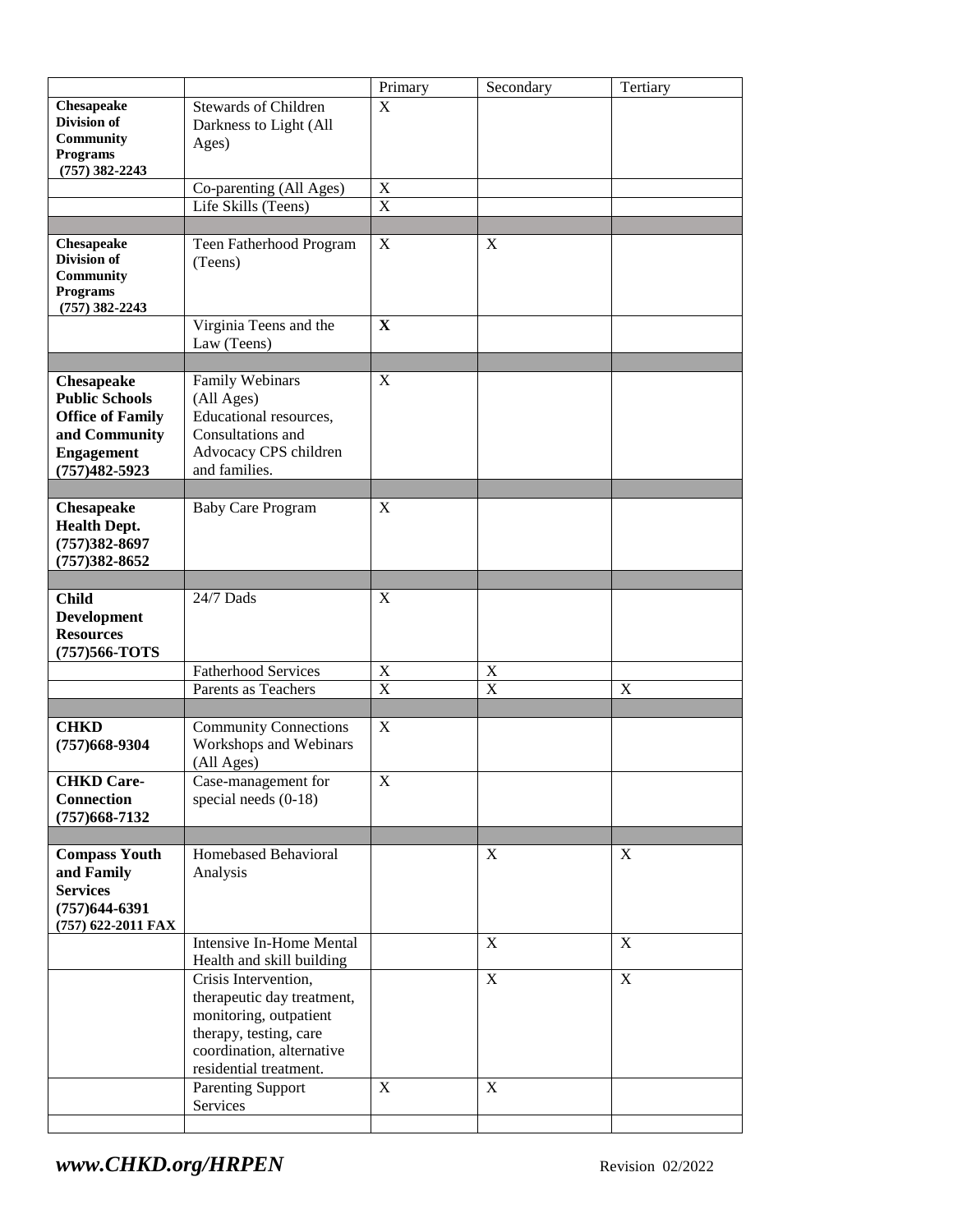|                           |                                | Primary        | Secondary   | Tertiary    |
|---------------------------|--------------------------------|----------------|-------------|-------------|
| <b>EVMS</b>               | Fatherhood Initiative          | X              | X           |             |
| $(757)314 - 3138$         |                                |                |             |             |
|                           |                                |                |             |             |
| $(757)683 - 9173$         | Loving Steps (home-            | $\mathbf X$    | $\mathbf X$ |             |
|                           | visiting 0-2 yrs)              |                |             |             |
|                           |                                |                |             |             |
|                           |                                |                |             |             |
| <b>Fleet and Family</b>   | Co-parenting                   | X              |             |             |
| <b>Services</b> (Military | (All Ages)                     |                |             |             |
| Families Only)            |                                |                |             |             |
|                           |                                |                |             |             |
| $(757)444-2102$           |                                |                |             |             |
|                           | Dads and Discipline (All       | X              |             |             |
|                           | Ages)                          |                |             |             |
|                           | Children and Divorce (All      | $\mathbf X$    |             |             |
|                           | Ages)                          |                |             |             |
|                           | <b>Enhancing Step Families</b> | $\mathbf X$    |             |             |
|                           | (All Ages)                     |                |             |             |
|                           | Nurturing Program New          | $\mathbf X$    |             |             |
|                           | Parent Support                 |                |             |             |
|                           | Parenting in a Military        | $\mathbf X$    |             |             |
|                           | Family (All Ages)              |                |             |             |
|                           | Parenting Teens (Teens)        | $\mathbf X$    |             |             |
|                           | Single Parenting in the        | $\overline{X}$ |             |             |
|                           | Military (All Ages)            |                |             |             |
|                           | STEP (Early Childhood,         | $\mathbf X$    | X           |             |
|                           | School-age and Teens)          |                |             |             |
|                           |                                |                |             |             |
| <b>Hampton Healthy</b>    | 1,2,3 Magic                    | $\mathbf X$    |             |             |
| <b>Families</b>           | $(Ages 2-12)$                  |                |             |             |
| $(757)727 - 1300$         |                                |                |             |             |
| $(757)741 - 4251$         |                                |                |             |             |
|                           | <b>Active Parenting</b>        | $\mathbf X$    | X           |             |
|                           | (All Ages)                     |                |             |             |
|                           | Co-parenting (All Ages)        | $\mathbf X$    |             |             |
|                           | Making Rules (All Ages)        |                |             | X           |
|                           | Making Parenting a             |                |             | $\mathbf X$ |
|                           | Pleasure (All Ages)            |                |             |             |
|                           | <b>Nurturing Programs</b>      | $\mathbf X$    | X           | $\mathbf X$ |
|                           | (All Ages)                     |                |             |             |
|                           | Nurturing Father's             | $\mathbf X$    | $\mathbf X$ | $\mathbf X$ |
|                           | Program (All Ages)             |                |             |             |
|                           | Parent's as Teachers           | $\mathbf X$    | $\mathbf X$ | $\mathbf X$ |
|                           | $(Ages 0-5)$                   |                |             |             |
|                           | Parent's Raising Safe Kids     | $\mathbf X$    |             |             |
|                           | (School-age)                   |                |             |             |
|                           | <b>STEP</b>                    | $\mathbf X$    | $\mathbf X$ |             |
|                           | (Early Childhood, School-      |                |             |             |
|                           | age, and Teens)                |                |             |             |
|                           | <b>Strengthening Families</b>  | $\mathbf X$    | $\mathbf X$ |             |
|                           | (All Ages)                     |                |             |             |
|                           |                                |                |             |             |
| <b>Hampton Roads</b>      | Co-parenting (All Ages)        | $\mathbf X$    |             |             |
| <b>Mediation Center</b>   |                                |                |             |             |
| $(757)624-6666$           |                                |                |             |             |
|                           |                                |                |             |             |
|                           |                                |                |             |             |
|                           |                                |                |             |             |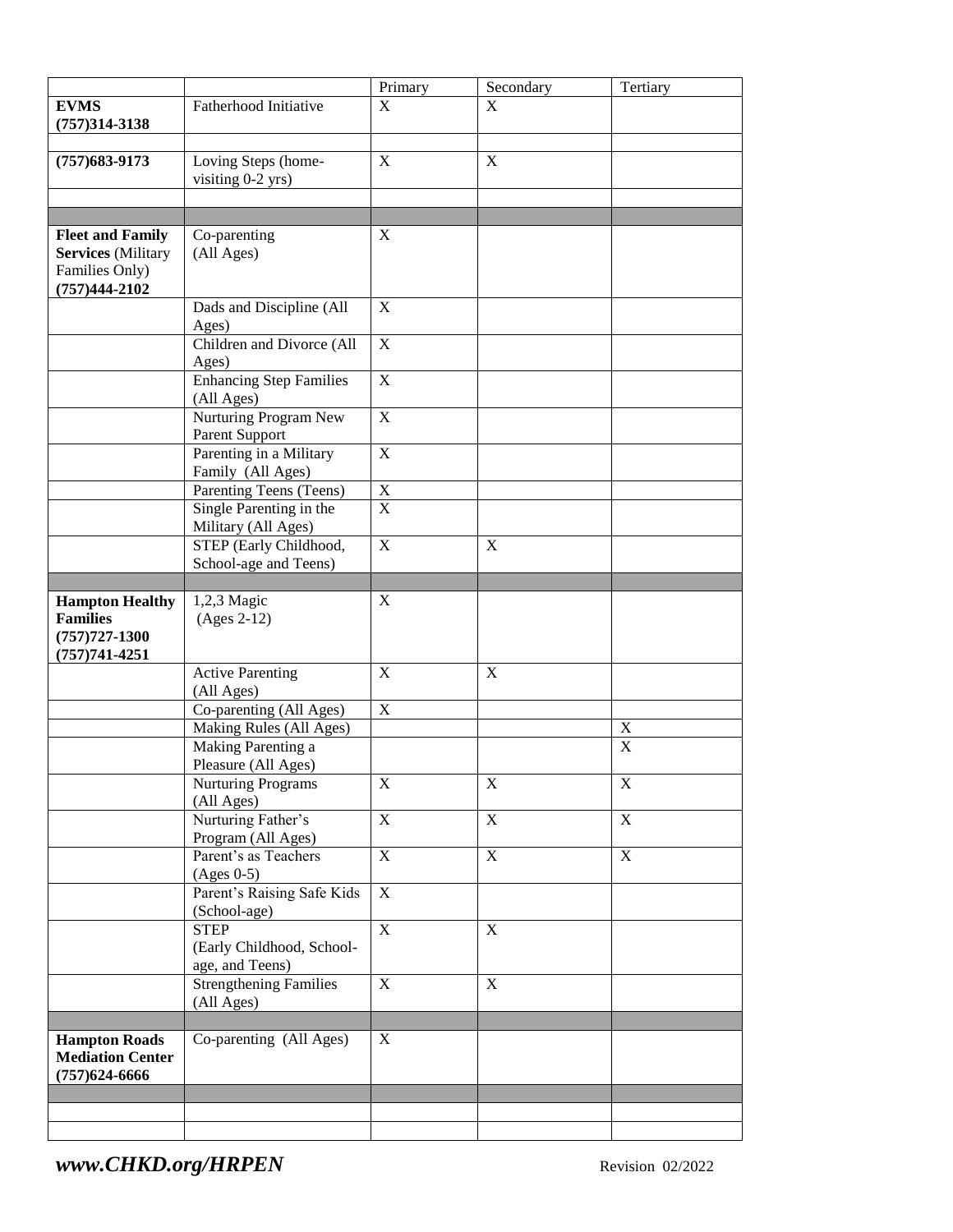|                                                                     |                                                            | <b>Primary</b>            | <b>Secondary</b> | <b>Tertiary</b> |
|---------------------------------------------------------------------|------------------------------------------------------------|---------------------------|------------------|-----------------|
| Kids, Kin and<br><b>Care-Givers</b>                                 | Kinship Caregiver Support<br>and Education                 | X                         |                  |                 |
| $(757)$ 434-5162                                                    |                                                            | $\mathbf X$               |                  |                 |
|                                                                     | Positive Discipline<br>Circle of Parents                   | $\mathbf X$               |                  |                 |
|                                                                     |                                                            |                           |                  |                 |
| <b>Newport News</b><br><b>Healthy Families</b><br>$(757)926 - 6009$ | Parents As Teachers<br>$(Ages 0-5)$                        | $\mathbf X$               | X                |                 |
|                                                                     | Home-visiting                                              | $\mathbf X$               |                  |                 |
|                                                                     |                                                            |                           |                  |                 |
| <b>Newport News</b><br><b>DHS</b><br>$(757)369 - 6807$              | Co-parenting (All ages)                                    | $\mathbf X$               |                  |                 |
|                                                                     | Preparing for Parenthood<br>(pre-natal)                    | $\mathbf X$               |                  |                 |
|                                                                     | <b>Birth to Five Parenting</b><br>Course $(0-5)$           | $\mathbf X$               |                  |                 |
|                                                                     | Parenting the Six to<br>Twelve Year-old Course<br>$(6-12)$ | $\mathbf X$               |                  |                 |
|                                                                     | Active Parenting of Teens                                  | $\mathbf X$               | $\mathbf X$      |                 |
|                                                                     | <b>Strengthening Families</b>                              | $\mathbf X$               | $\overline{X}$   |                 |
|                                                                     |                                                            |                           |                  |                 |
| <b>Norfolk Human</b><br><b>Services</b><br>$(757)664 - 6000$        | <b>ACT Raising Safe Kids</b><br>$(0-8)$                    | X                         |                  |                 |
|                                                                     | Fatherhood and Prevention                                  | $\mathbf X$               |                  |                 |
|                                                                     |                                                            |                           |                  |                 |
| <b>OPN-Door</b><br>Communication<br>$(757)816 - 4478$               | Co-parenting (All Ages)                                    | X                         |                  |                 |
|                                                                     | Parents Raising Safe Kids 0-8                              | $\boldsymbol{\mathrm{X}}$ |                  |                 |
|                                                                     | <b>Mediation Services</b>                                  |                           | X                | X               |
|                                                                     |                                                            |                           |                  |                 |
| Parenting in the<br>21 <sup>st</sup> Century<br>$(757)650 - 9967$   | Positive Discipline<br>Circle of Security                  | X                         |                  |                 |
|                                                                     | Circle of Security                                         | $\mathbf X$               |                  |                 |
|                                                                     | <b>Nurturing Parenting</b><br>Program                      | $\overline{X}$            |                  |                 |
| <b>Positive Family</b><br><b>Connections</b><br>$(757)291 - 2514$   | Positive Discipline<br>(All Ages)                          | $\mathbf X$               |                  |                 |
|                                                                     |                                                            |                           |                  |                 |
| Pride in<br><b>Parenting</b><br>$(757) 681 - 2090$                  | Co-Parenting (All Ages)                                    | X                         |                  |                 |
|                                                                     | Parenting<br>classes/workshops                             | $\mathbf X$               |                  |                 |
|                                                                     |                                                            |                           |                  |                 |
|                                                                     |                                                            |                           |                  |                 |
|                                                                     |                                                            |                           |                  |                 |
|                                                                     |                                                            |                           |                  |                 |
|                                                                     |                                                            |                           |                  |                 |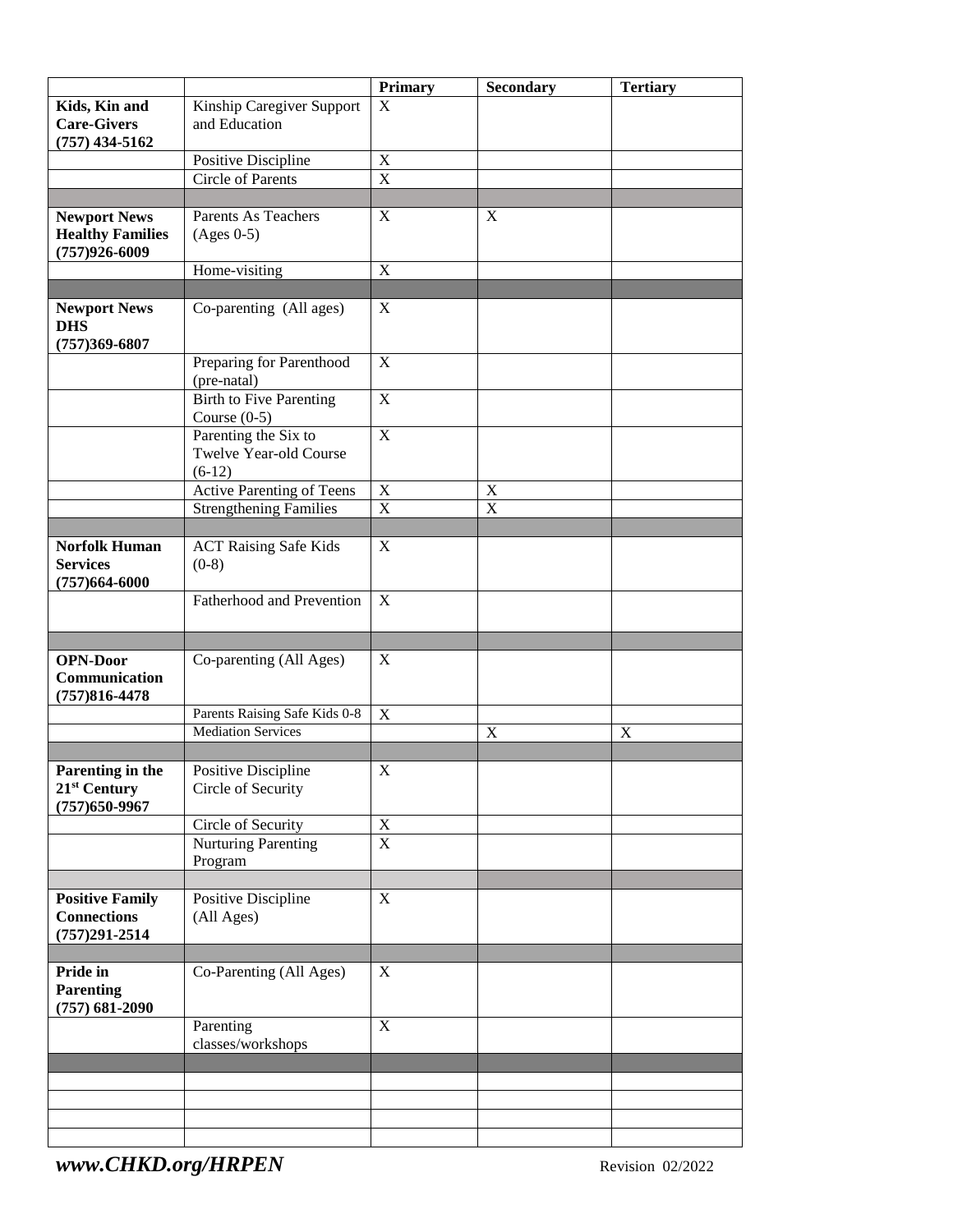|                                                                                       |                                                                                    | <b>Primary</b> | <b>Secondary</b> | <b>Tertiary</b> |
|---------------------------------------------------------------------------------------|------------------------------------------------------------------------------------|----------------|------------------|-----------------|
| <b>Project Link</b><br>(Virginia Beach<br>DHS)                                        | Positive Discipline (All<br>Ages)                                                  | $\mathbf{X}$   |                  |                 |
| $(757)385 - 0810$                                                                     |                                                                                    |                |                  |                 |
|                                                                                       | Nurturing Families – for                                                           | X              | $\mathbf X$      |                 |
|                                                                                       | woman with substance                                                               |                |                  |                 |
|                                                                                       | abuse histories                                                                    |                |                  |                 |
|                                                                                       | 24/7 Men's Group                                                                   | $\mathbf X$    |                  |                 |
|                                                                                       | Case Management                                                                    |                | $\mathbf X$      |                 |
|                                                                                       |                                                                                    |                |                  |                 |
| <b>Seton Youth</b><br><b>Shelter</b><br>$(757)$ 498-4673                              | Active Parenting of Teens<br>(Adolescents)                                         | $\mathbf X$    |                  |                 |
|                                                                                       | Teen Anger Management                                                              | X              |                  |                 |
|                                                                                       | <b>Resources for Juveniles</b>                                                     | $\mathbf X$    | X                | X               |
|                                                                                       |                                                                                    |                |                  |                 |
| Virginia Beach<br>Department of<br><b>Health</b>                                      |                                                                                    |                |                  |                 |
| <b>Healthy Families</b><br>$(757)$ 641-8806                                           | Home Visiting<br>$(Ages 0-5)$                                                      | $\mathbf X$    | $\mathbf X$      |                 |
| <b>BabyCare</b>                                                                       | Home Visiting                                                                      | $\mathbf X$    |                  |                 |
| $(757)518 - 2755$                                                                     | $(Ages 0-2)$                                                                       |                |                  |                 |
| The Up Center                                                                         | STEP (All Ages)                                                                    | X              | X                | X               |
| $(757)$ 622-7017                                                                      |                                                                                    |                |                  |                 |
|                                                                                       | <b>Creating Lasting</b><br>Connections<br>$(Adolescents - Portsmouth$<br>Only)     | X              | X                |                 |
|                                                                                       | For Children's Sake<br>For Divorcing or<br><b>Separating Parents</b><br>(All Ages) | $\mathbf X$    |                  |                 |
| The Up Center<br>Parents as<br><b>Teachers</b><br>$(757)$ 397-2121                    | Parents as Teachers (Ages<br>$0-5)$                                                | X              | X                |                 |
|                                                                                       | Perinatal, Maternal Mental<br><b>Health Counseling</b>                             | X              | X                |                 |
|                                                                                       | <b>Doula Support Services</b>                                                      | $\mathbf X$    | $\mathbf X$      |                 |
|                                                                                       | <b>Norfolk Healthy Families</b>                                                    |                |                  |                 |
| The Up Center<br><b>Norfolk Healthy</b><br><b>Families</b><br>757-397-2121 Ext<br>343 | Home-Visiting Services<br>$(Ages 0-5)$                                             | X              | X                |                 |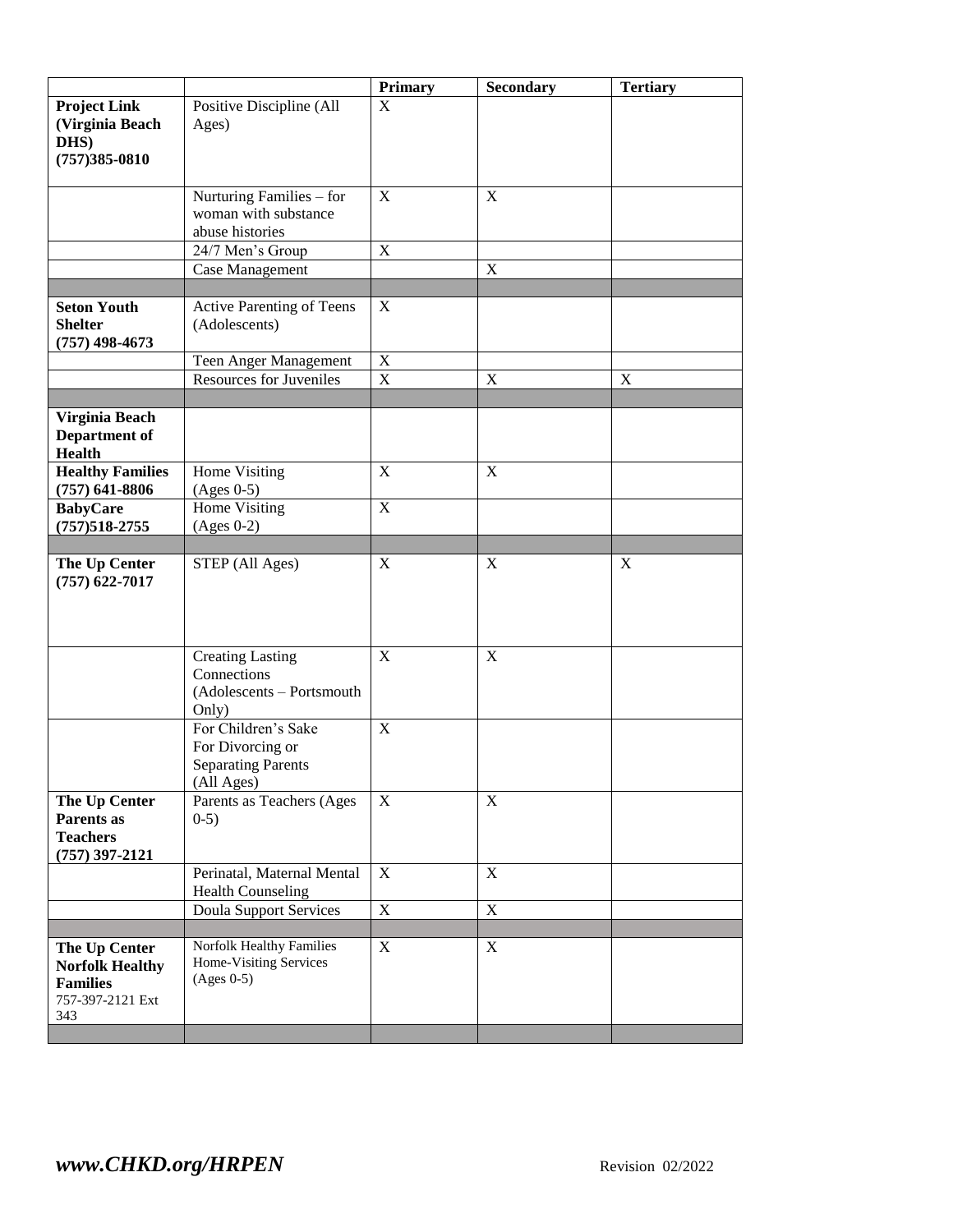# **Appendix B: Trauma Informed Practice**

#### **Definition of Trauma**

Trauma is defined as an experience that threatens the life or physical integrity of a child or someone important to that child. This includes events such as witnessing or being the victim of violence, serious injury, physical abuse, and/or sexual abuse; but can also include unexpected separations from the family, automobile accidents, natural disasters, and the unexpected death of a loved one.

#### **Types of Trauma**

Acute trauma is a single event that lasts for a limited period of time. Chronic trauma is a series of traumatic events often over a long period of time. Complex trauma is multiple events beginning from a very young age inflicted by adults in a caregiver or protective role. Neglect is also considered a form of trauma and may limit a child's ability to recover from other types of trauma.

#### **Impact of Trauma**

Research has demonstrated that trauma impacts biology, brain development, the ability to regulate emotions, sensory integration, cognition and learning, cause and effect thinking, problem solving, behavior control, memory, attachment, self-concept and outlook on life or world view. The impact is long term across the life span of a child. Many of the parents who receive parenting education and support have experienced childhood trauma and approach parenting with these challenges.

#### **Traumatic Stress**

Traumatic stress describes the physical and emotional responses of an individual to events that threaten their life or physical integrity or the life of someone important to them. Reactions to trauma vary based on a child's level of exposure, access to supportive caregivers, previous history of trauma, and other individual, familial, and environmental factors. Overall, children exposed to trauma have reactions in three ways: hyper-arousal, re-experiencing, and avoidance and/or withdrawal. Trauma often causes an overwhelming sense of terror, helplessness, and horror and typically results in intense physical outcomes such as heart pounding, rapid breathing, trembling, dizziness, or loss of bladder/bowel control. Other outcomes can include intense and ongoing emotional upset, depression, anxiety, behavioral change, academic and relational problems, eating and sleeping problems, aches and pains, withdrawal, substance abuse, and dangerous and/or unhealthy sexual behaviors.

#### **Trauma Informed Care**

"Trauma-Informed Care is a strengths-based framework that is grounded in an understanding of and responsiveness to the impact of trauma, that emphasizes physical, psychological, and emotional safety for both providers and survivors, and that creates opportunities for survivors to rebuild a sense of control and empowerment" (Hopper, Bassuk, & Olivet, 2009, p. 133). All systems that interface with children and parents who have experienced trauma should be aware of the symptoms of traumatic stress and should seek to incorporate into their practice a framework that reduces, rather than exacerbates stress, and helps children and families heal.

#### **Trauma Treatment**

Trauma-informed treatment varies depending on the child, but should be aimed at minimizing the effects of trauma and preventing further traumatization. Integrated trauma informed approaches have been found to be effective in helping children recover from traumatic stress. *Trauma Focused Cognitive Behavioral Therapies* have also been shown to be effective with certain children. Treatment generally includes maximizing a child's sense of safety; teaching children stress management and relaxation skills; creating a coherent narrative around the traumatic event(s); reframing or correcting distorted ideas related to the trauma; changing unhealthy or negative thoughts resulting from the trauma; and, involves parents in creating optimal recovery environments.

*Definitions from VSPEC BP Committee 2014/15*